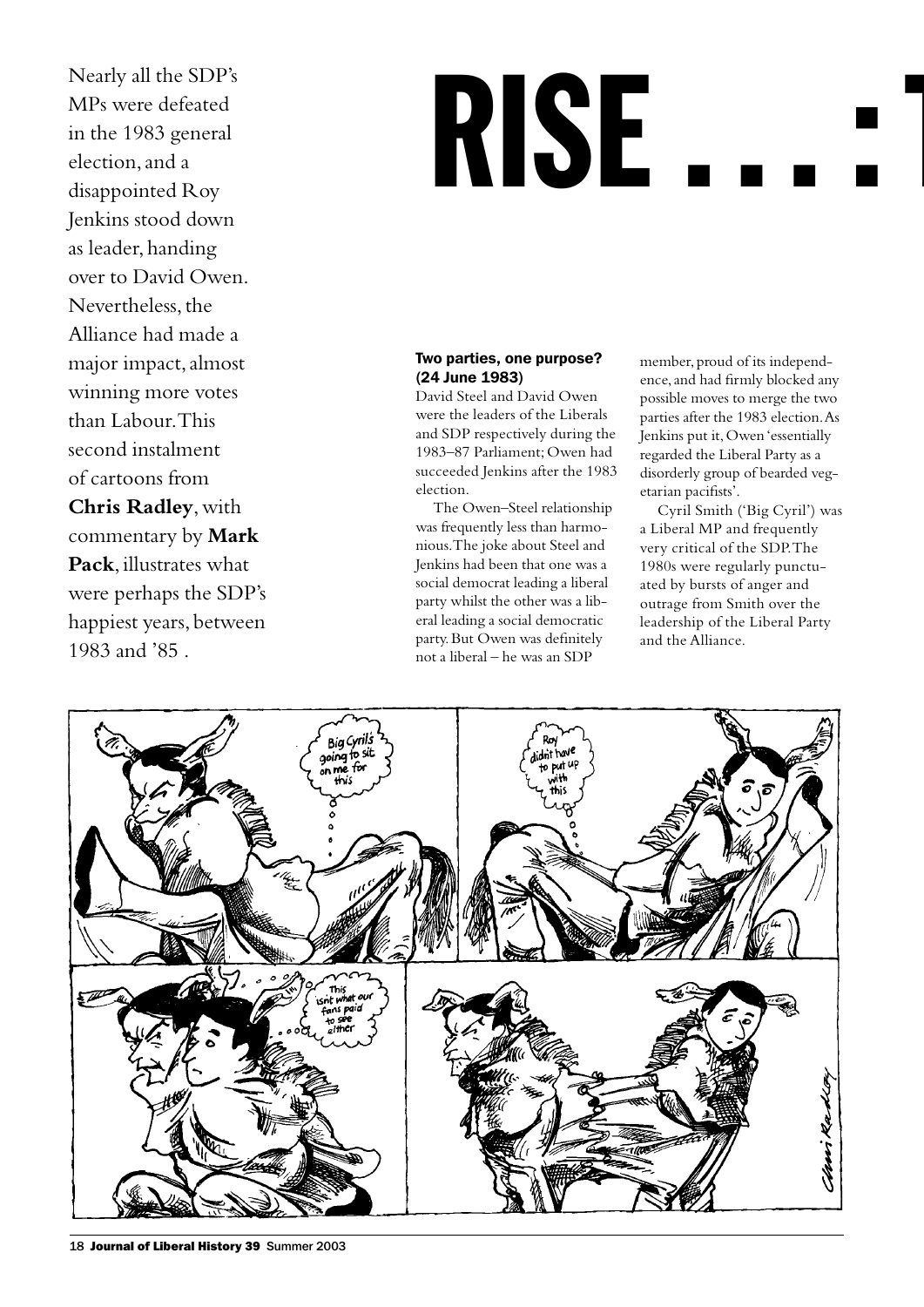# RISE … : THE SDP 1983–85



# Pavement politics (5 August 1983)

Much of the initial impetus for the SDP was based on high political principles. But when it came to winning votes on the ground through

grassroots campaigning, the SDP found – as the Liberals had a decade and more previously – that more mundane issues came up on the doorstep. SDP activists slowly learned from their Liberal

colleagues the importance and techniques of 'pavement politics', with all-year-round community newsletters rather than wordy policy leaflets. Despite some local successes, however, the SDP never quite managed to put down the same firm local roots which the Liberal Party had, and as a result remained far more vulnerable to national swings against the Alliance.

# A new Labour leader (19 August 1983)

Neil Kinnock took over as Labour leader after the 1983 general election. He faced a formidable task in making Labour electable again, and his critics claimed that the left's continued strength was in fact dooming it to further defeat. Kinnock saw the Alliance as splitting the natural Labour vote, and so crushing them and uniting the anti-Tory vote behind his party was one of his targets on the road to rebuilding Labour as a party of government.

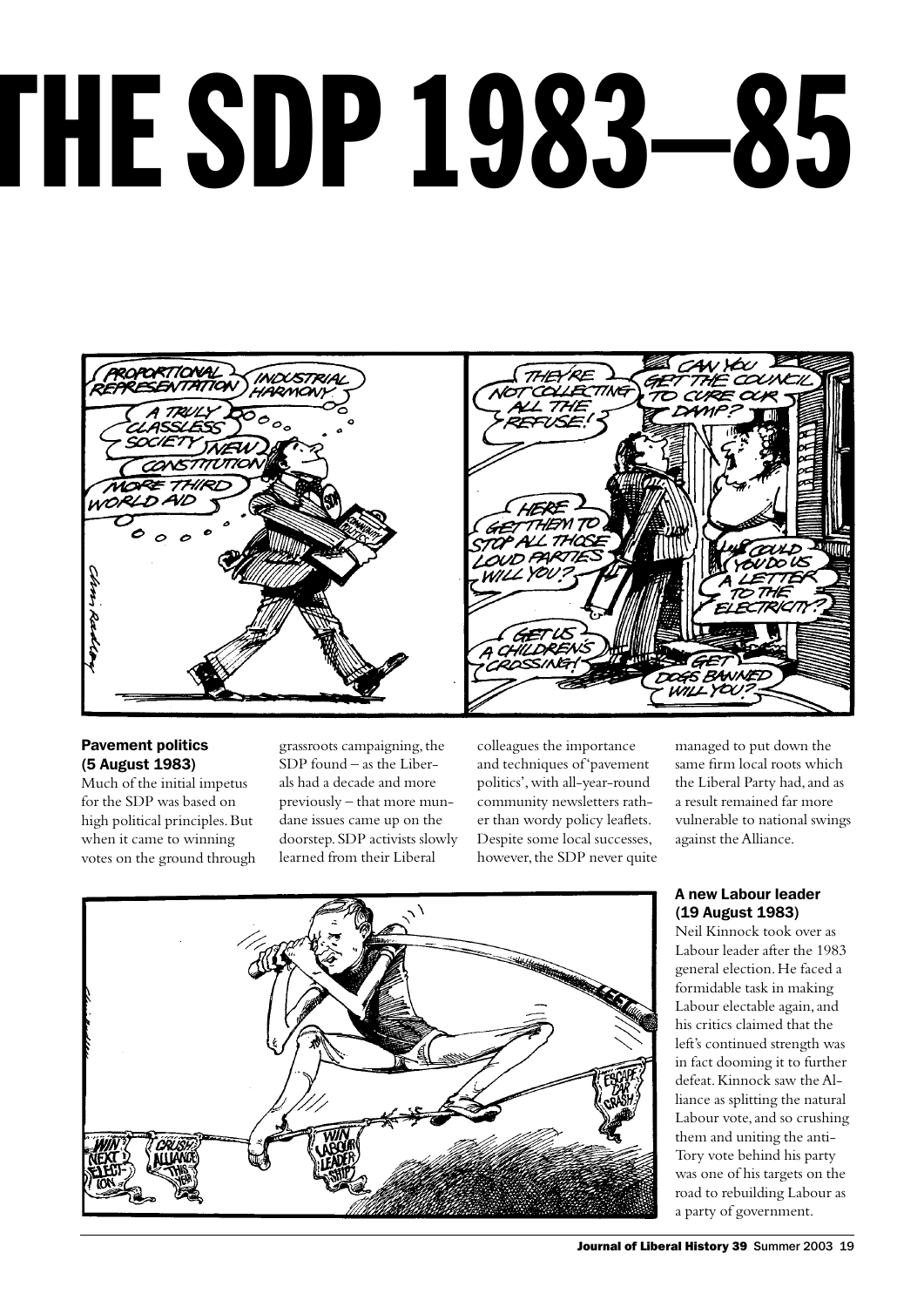

# More common sense, please

(18 November 1983) David Owen (pictured right, above, with Thatcher and Kinnock) provided the SDP

with a harder political and ideological edge than that shown in the party's early days – encapsulated in his slogan 'tough and tender' . However, the SDP's overall approach was still very much one of 'let's ignore outdated and divisive ideology and get on with applying some common sense'.

# The two old parties (10 February 1984)

During the mid-1980s, the Alliance continued to position itself as the newcomer, offering an alternative to the

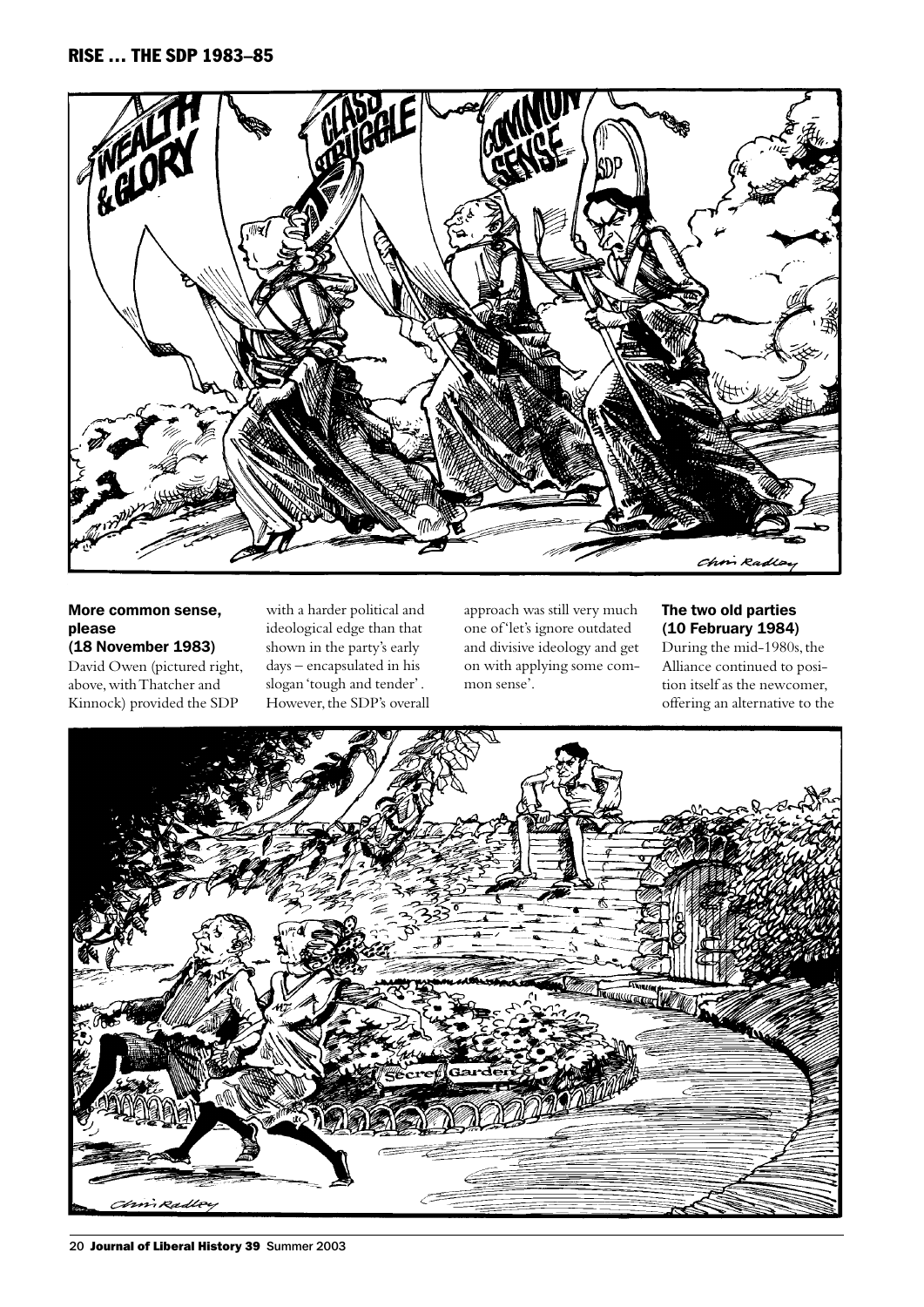

old and failed Labour–Tory duopoly under Kinnock and Thatcher (pictured prancing around the secret garden, left). Though from different ends of the political spectrum, they both revelled in ideology and happily supported the cosiness of a

two-party, first-past-the-post political system.

#### By-election bandwagons (23 March 1984)

Much of the Alliance's political success relied on getting a successful bandwagon going. A good Parliamentary byelection result could bring an upsurge in interest, media coverage and improved opinion poll ratings, all of which could feed off each other and produce a bandwagon effect. The bandwagon frequently ran out of steam, however,

and needed another by-election boost to start it rolling again (above).

# Media coverage (25 May 1984)

The Alliance's relationship with the press was a strange

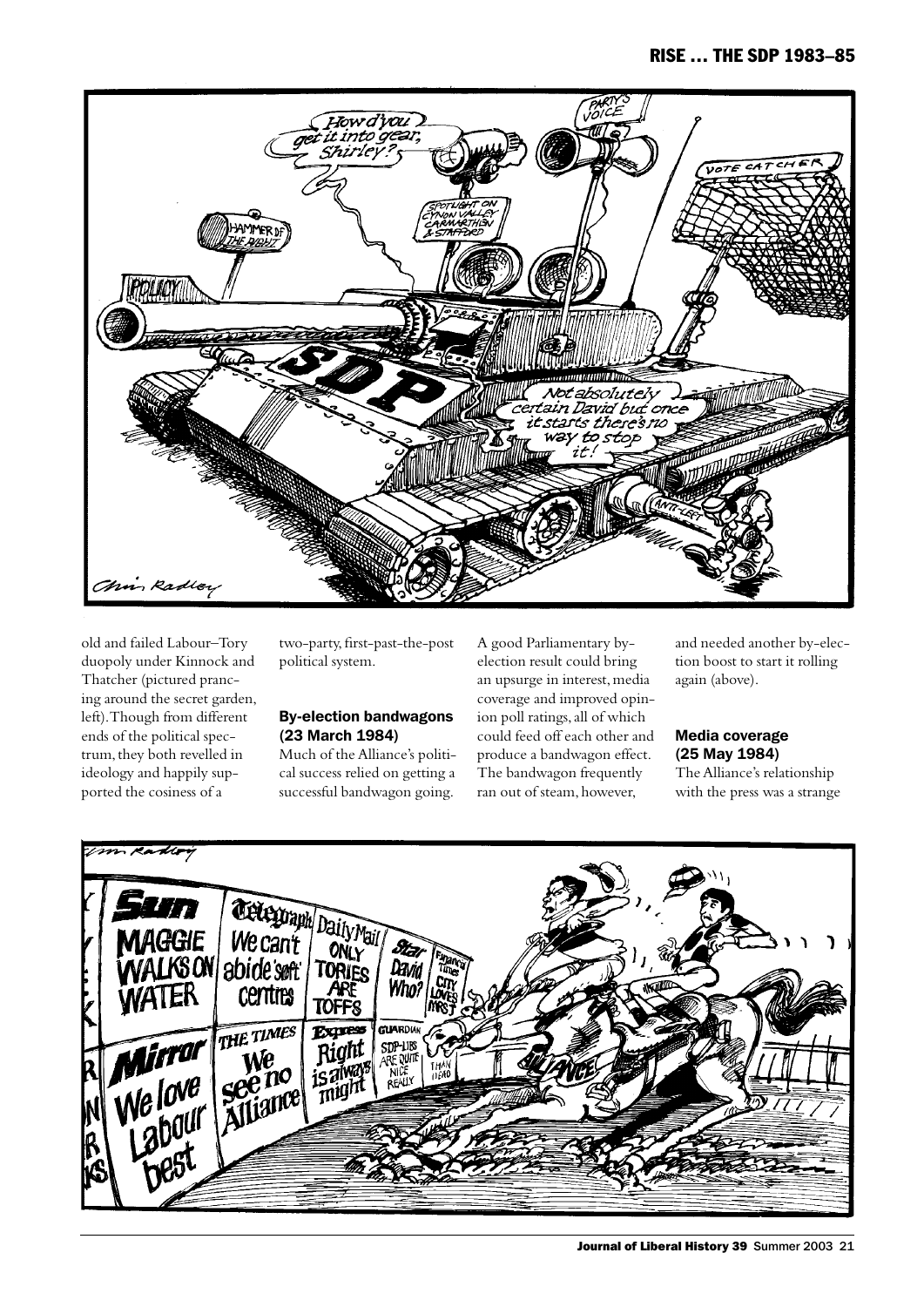one. Critics dismissed the Alliance, and the SDP in particular, as a mediafuelled creation. Those within the Alliance, on the other hand, frequently complained at the lack of media coverage. Amongst newspapers, editorial lines urging people to vote for the Alliance were very rare.

# Triumph in Portsmouth (22 June 1984)

Michael Hancock was the victorious SDP candidate in the Portsmouth South by-election (right). Although the European elections on the same day brought the Alliance no victories, the by-election triumph in what had been a safe Tory seat gave the Alliance an important boost. This victory highlighted an irony in the SDP's electoral appeal - although its founders had split from Labour and initially talked about replacing the Labour Party, the SDP made much greater inroads in areas of Tory support. It was Tory rather than Labour MPs who had most to fear from an insurgent SDP at the next general election and



it was largely Tory rather than Labour councillors who lost their seats to the SDP.

# Left, more left and yet more left (3 August 1984)

The continuing power and extremism of the Labour left was a key reason why the SDP continued to attract support. The left-right

divisions within the Labour Party manifested themselves in many ways during the 1970s and 1980s. Issues about how the party should be run were as important as policy differences, and indeed both were important in triggering the original defection of the Gang of Four. The rules as to how incumbent Labour MPs could be deselected, and so not able to re-stand as Labour Party candidates at the next general election, were a frequent source of friction. The left wanted party activists to be able to deselect MPs, believing that placing such power in the hands of committees and meetings would benefit their greater enthusiasm for the nitty-gritty of faction fighting. The soft left and right tried to outflank them by trumping their de-

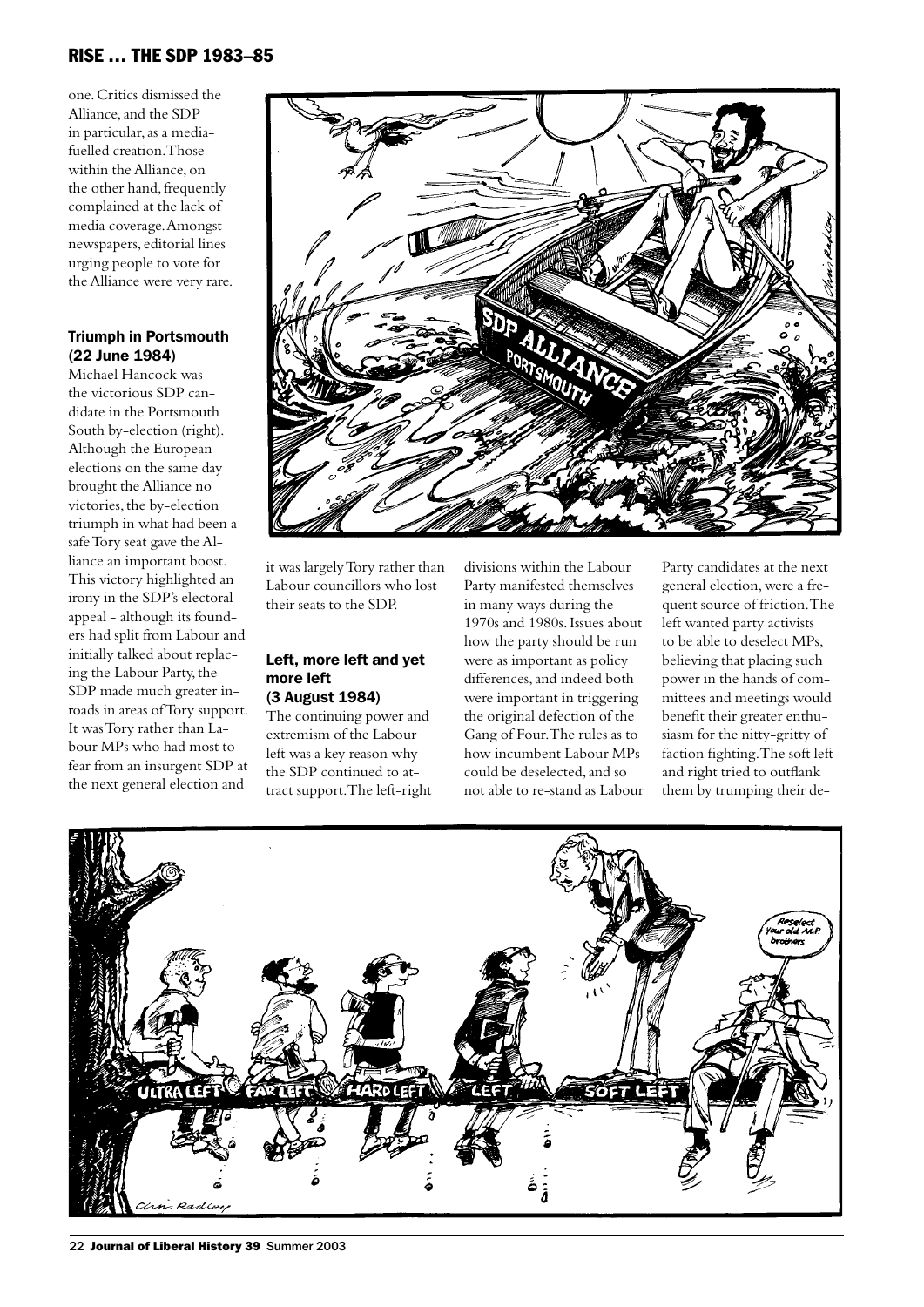

mand for democracy with counter-proposals for more democracy – taking power away from activists and meetings, and giving it instead to all members with postal ballots.

# To ballot or not to ballot? (24 August 1984)

The tactics of Arthur Scargill, the National Union of Mineworkers (NUM) leader during the miners' strike, were often criticised as counterproductive. Most notably, his refusal to hold a ballot of union members before calling the strike alienated many, yet he would have been almost certain to win such a ballot had he called it.

# Saving the GLC? (21 September 1984)

Faced with the Tories' desire to abolish the Greater London Council (GLC), its leader, Ken Livingstone (pictured below right) resigned,

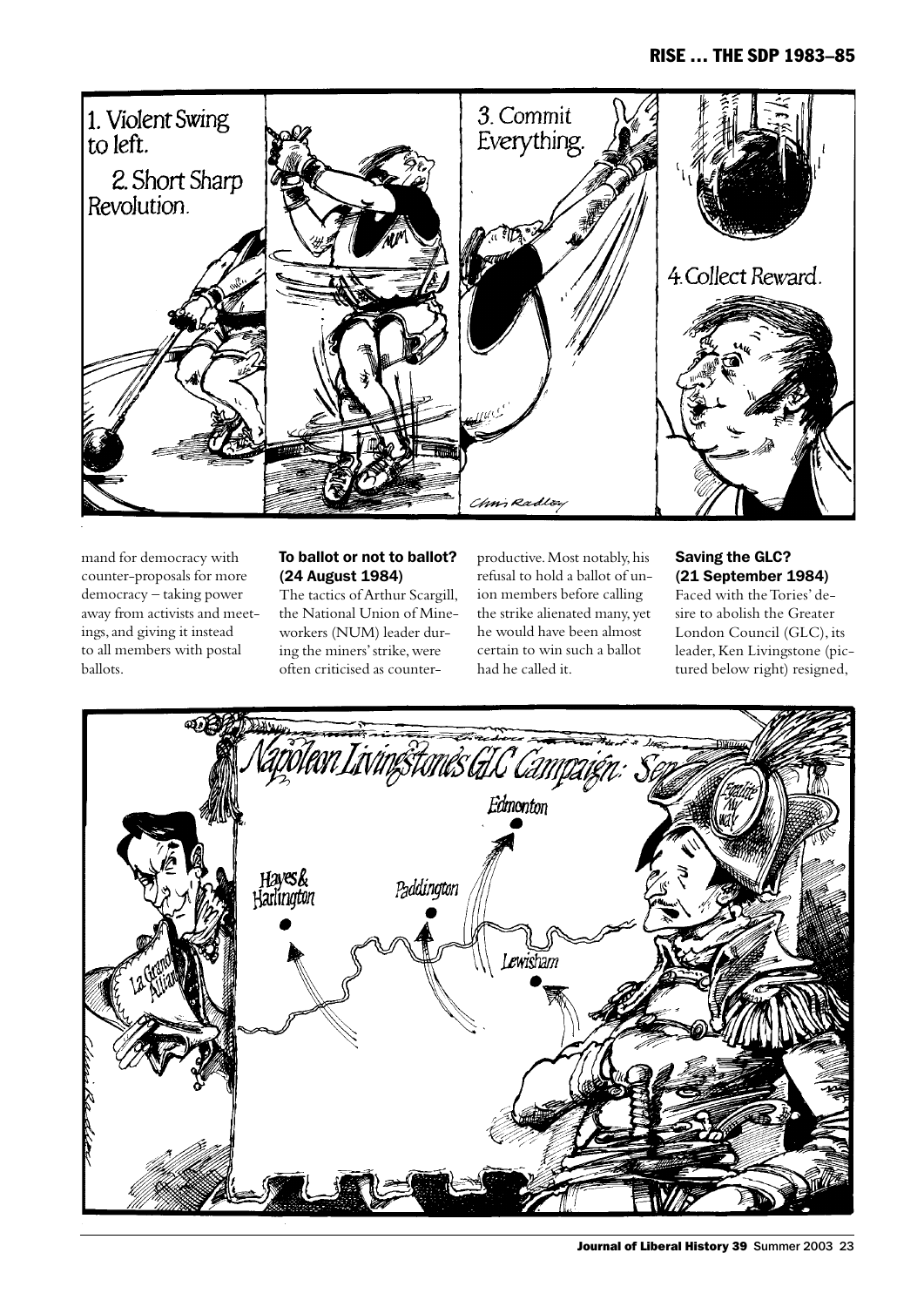

with three other colleagues, in order to fight by-elections as a referendum on its future. The Tories responded by boycotting the elections, but the Alliance fought them, coming a rather distant second in each case. (The Alliance did, however, gain one seat in a by-election in 1985.) Once the dust had settled these by-elections did little to further the cause of the GLC – which was in due course abolished – or the Alliance. between the Liberals and tract them from fighting the The allocation of seats to

# Punch and Judy show (5 January 1985)

The Punch and Judy leitmotif (above) features regularly in third-party politics as a means of encapsulating opposition to the two main parties spending so much time criticising each other.

#### Disharmony in the Alliance (2 February 1985)

Frictions in the relations between the Liberals and SDP often seemed to dis-



Tories and Labour (above).

Liberal or SDP candidates for the general election was a particular point of conflict. An underlying difference in approach generated much of the tension. David Owen's belief was in the Alliance as a temporary measure to secure realignment of the party system, after which the SDP could return to being a fully independent party. Many others saw the Alliance as a staging post towards merger between the two parties.

# Economic reform (16 February 1985)

Margaret Thatcher's drive to reform the British economy (left) came at a high price – including unemployment